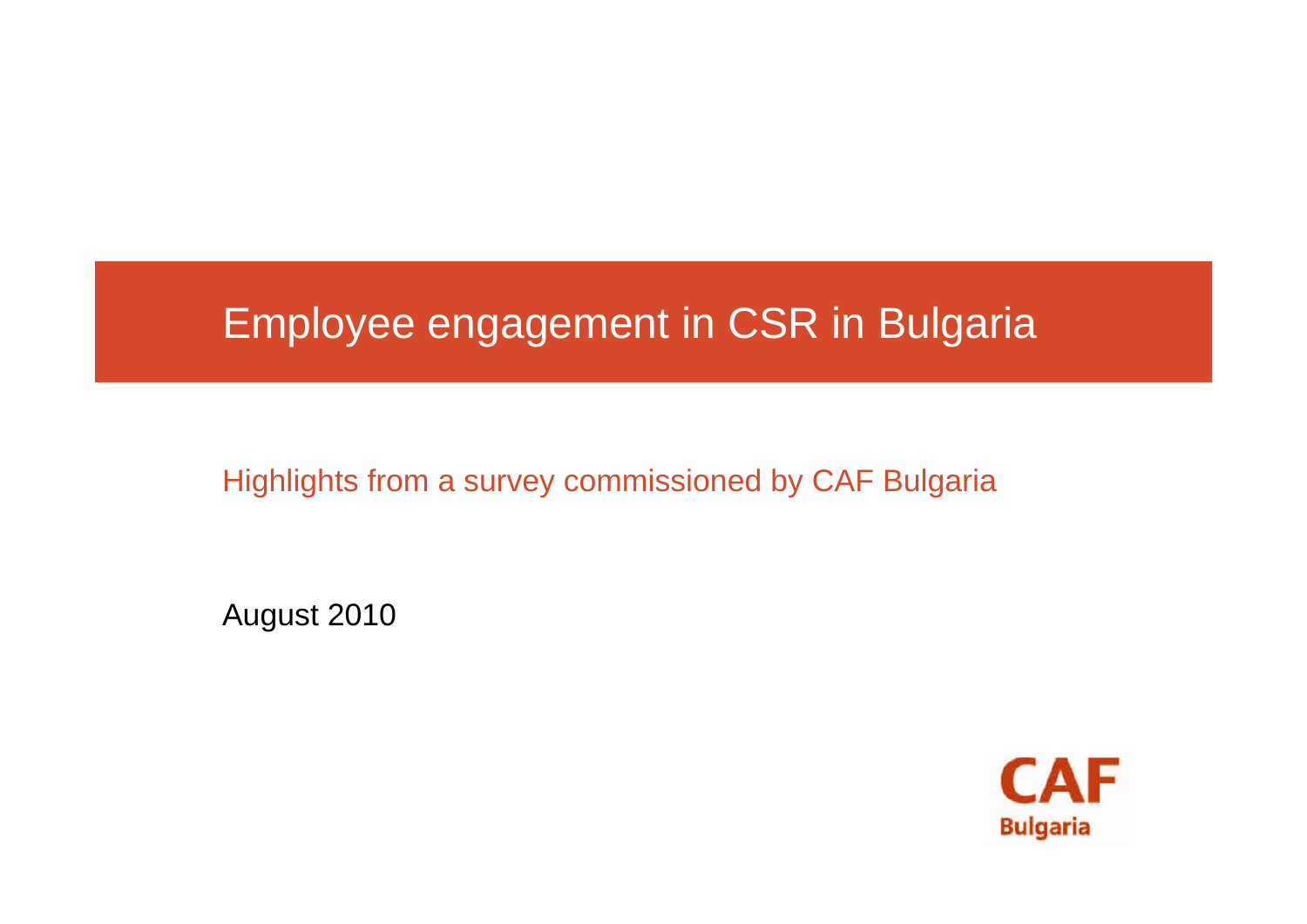## Background to research

#### Aim

- П The aim of the study was to gain an overall understanding of employee engagement with and participation in Corporate Social Responsibility (CSR) programmes run by companies in Bulgaria.
- П Particular areas of focus included; types of CSR programme, level of activity or participation, barriers to running or participating in projects.

#### **Methodology**

- П The study focussed on medium and large companies (mostly from banking and finance, telecommunications, pharmaceuticals, energy and fast moving consumer goods).
- $\mathcal{L}_{\rm{eff}}$  From a base of 46 companies, a total of 154 in-depth interviews were conducted, 46 of which were with managers based in Public Relations, Human Resources or CSR departments and the 108 with general employees.
- П Fieldwork was conducted in October and November 2009 by ALPHA Research.

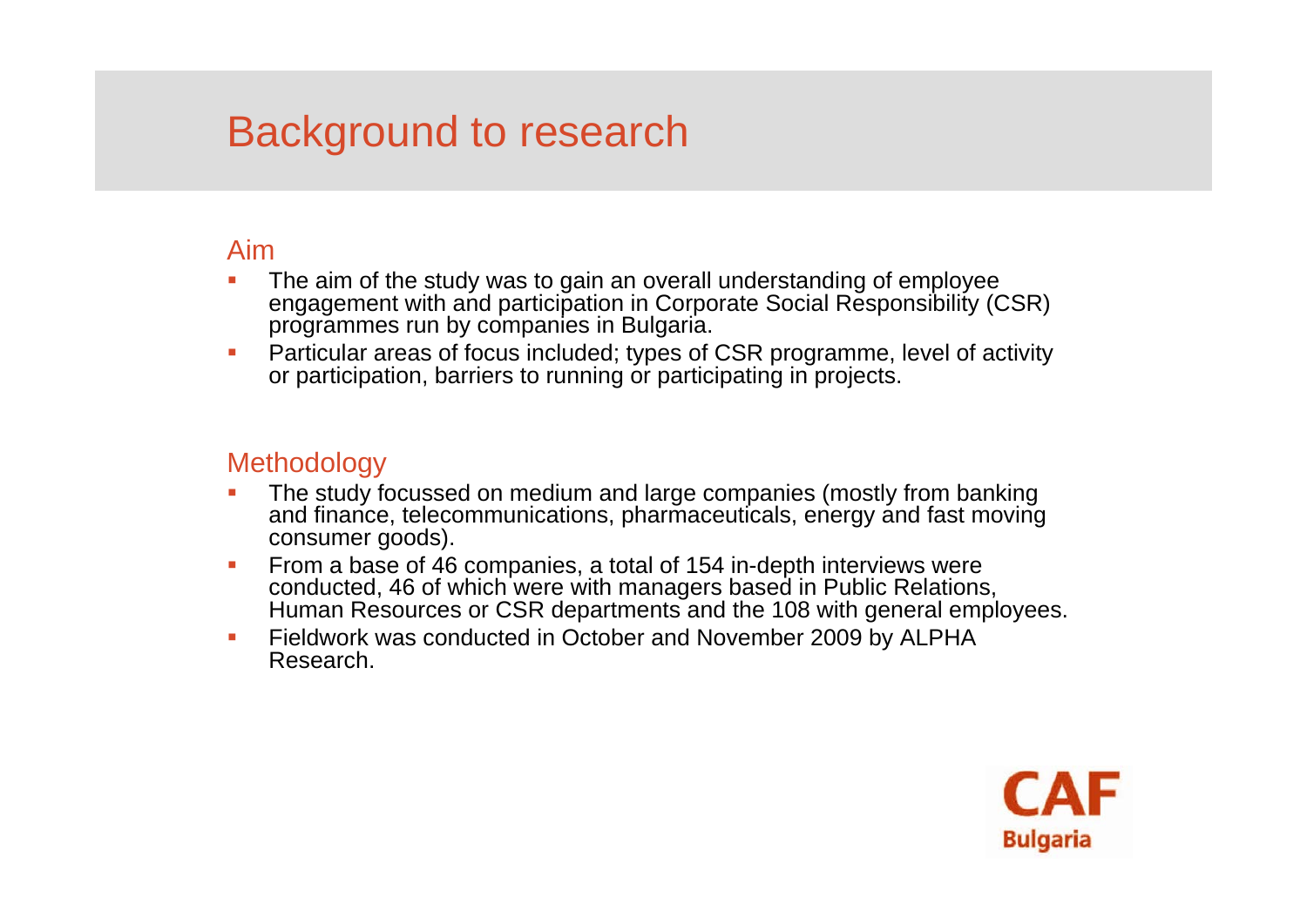# The 5 types of employee CSR engagement

- **1. General volunteering** (outside of working hours) including activities such as planting trees, repairing and decorating, improving the urban environment.
- **2. Working overtime** and donating the earnings; this work is usually paid double or even triple-time.
- **3. Fundraising** through payroll giving, collection boxes or donating proceeds from sales etc.; this activity often increases around holiday times like Christmas and Easter.
- **4. Participation in national volunteering schemes** (mainly blood donation) facilitated or supported by the company.
- **5. CSR incorporated into everyday company behaviour**, e.g. recycling, cycle to work schemes, reducing electricity consumption.

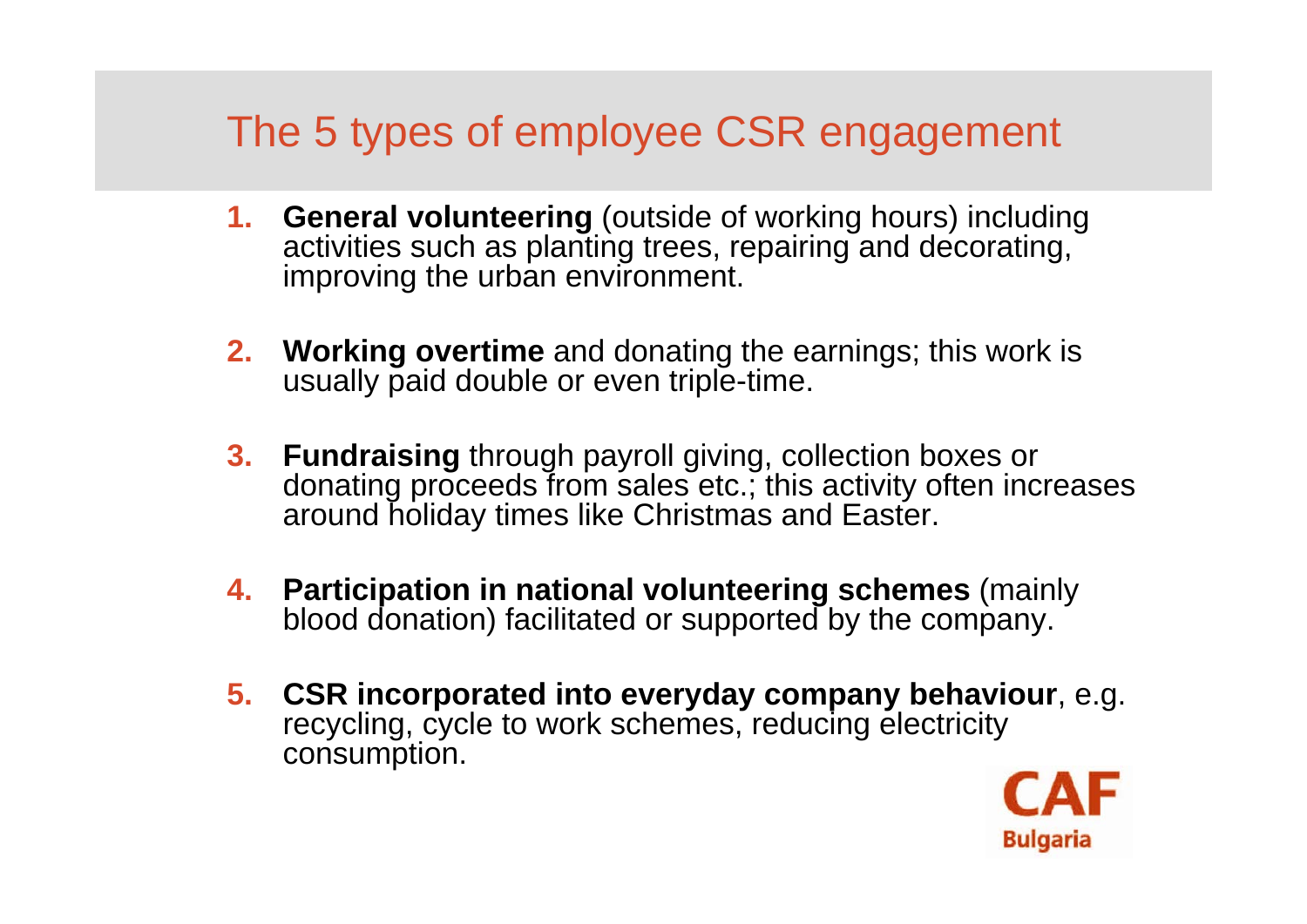# The 2 Bulgarian company approaches to CSR

- **1. CSR connected to the company's business**, for example manufacturers supporting consumer protection; car and transport companies supporting road safety.
- **2. CSR not necessarily connected to the company but popular with the public and "in fashion",** for example, cleaning up waterways, planting trees, painting and repairing children's homes.

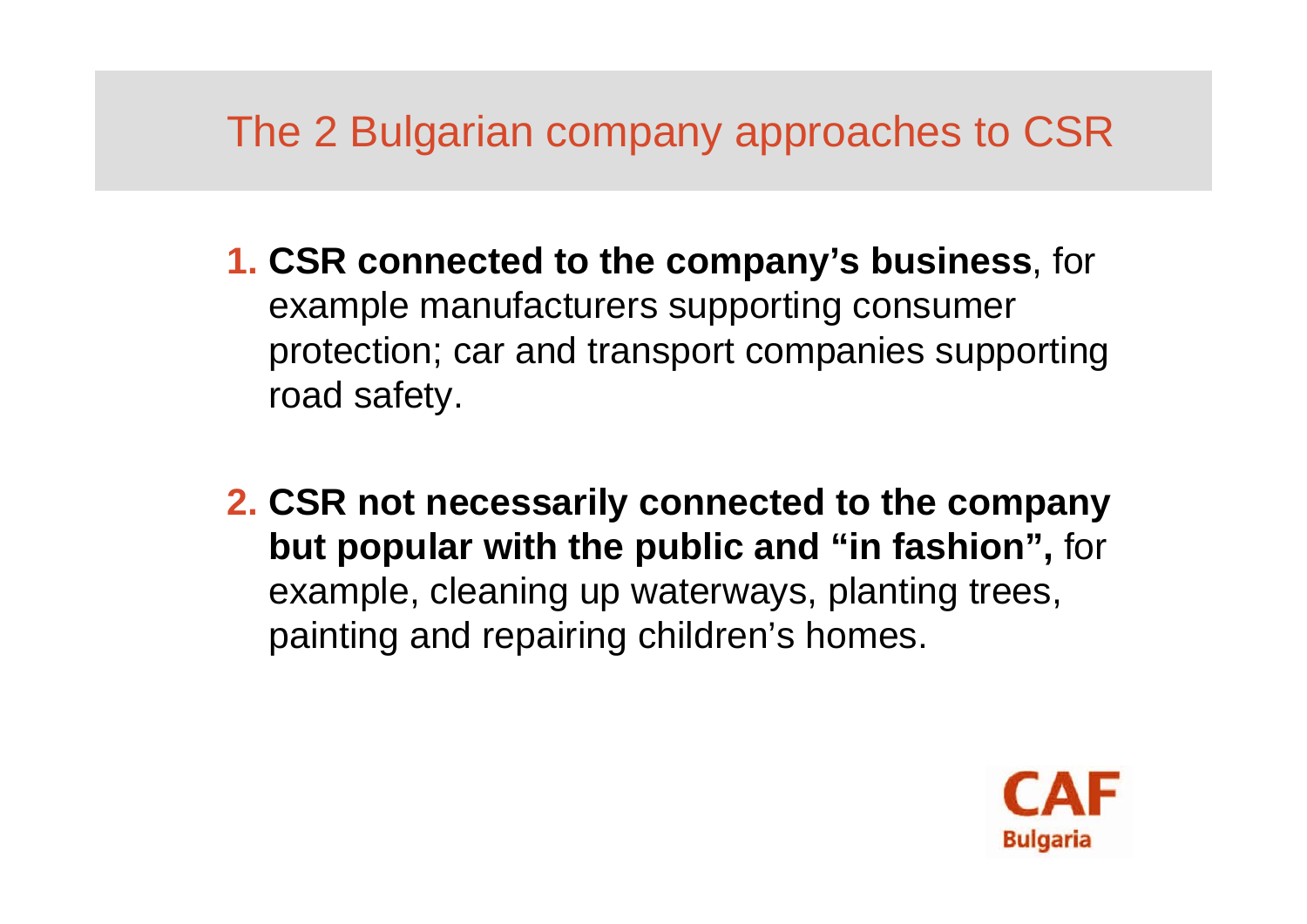### Popular causes and activities

- **The research found that the top 3 causes to support** were ecological, social housing and improving the urban environment.
- **The most popular ways to support such causes** included buying products from which proceeds are donated, making donations directly (from fundraising activities or charity boxes for example) and volunteering activities inside or outside the company.

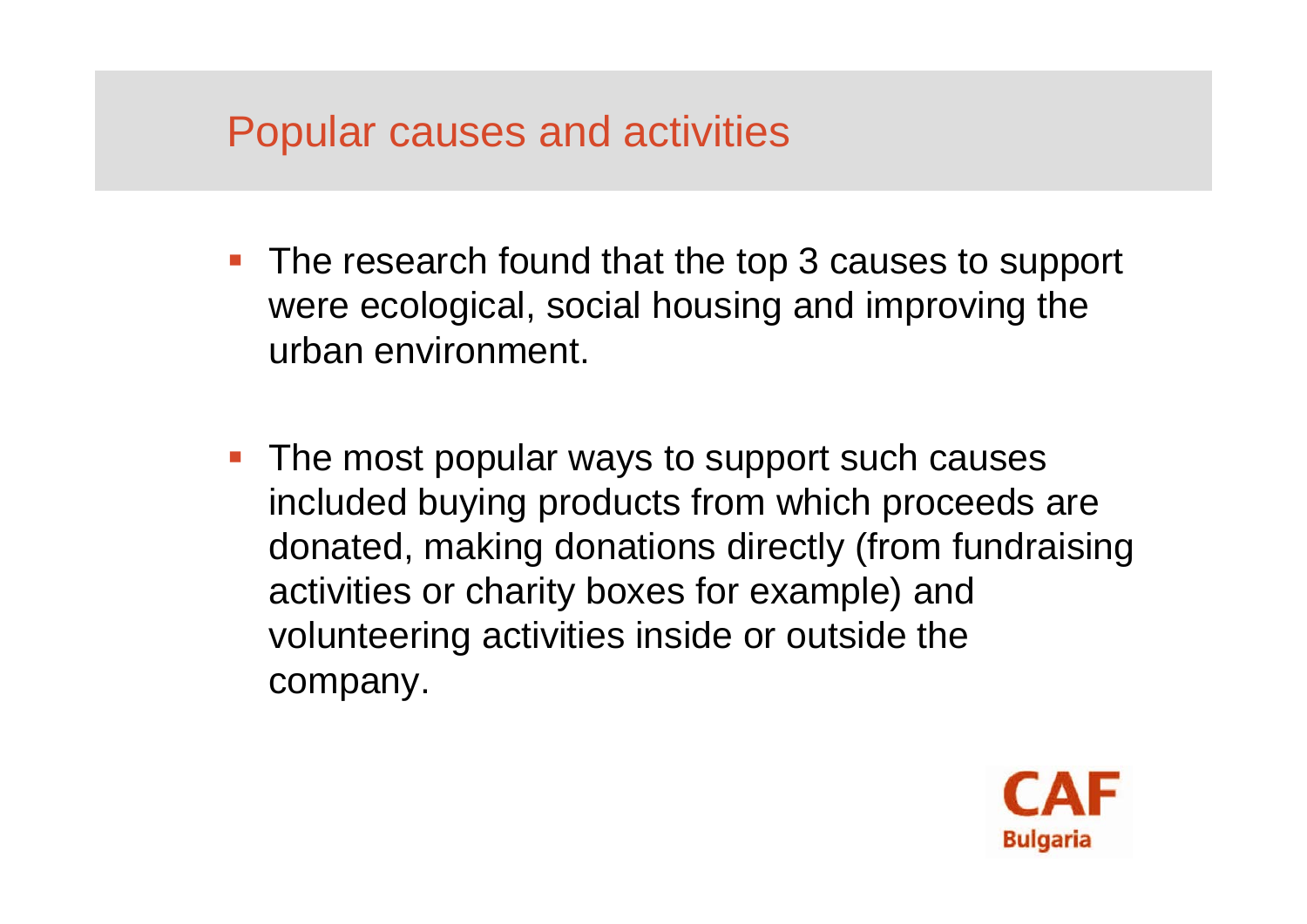# The majority of companies organise volunteering programmes

- T. 54% of companies had organised a volunteering programme in the past year.
- T. Some of those which had not done so said that they had run such programmes in the past.





Of those companies which had organised a volunteering programme, 56% were in a business network.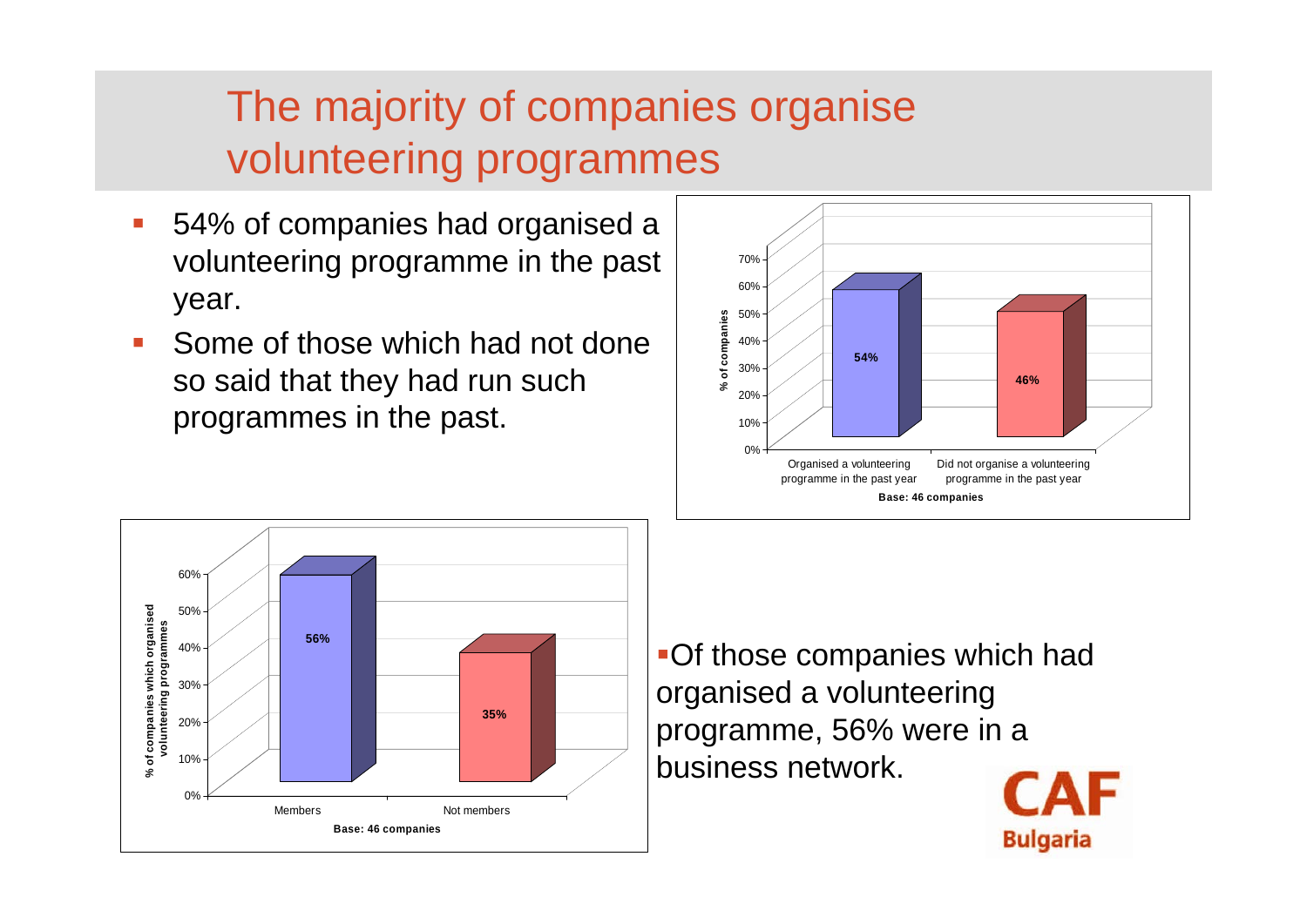# 50% of companies have more than 30% of employees volunteering



- Г The most active participants are men aged 30 to 50 and holding middle management posts.
- There is a sharp fall in participation among people over 50 years of age; these activities remind them of "Lenin Saturdays" and they see them as "compulsory volunteering days".
- Г Younger employees (under 30) have a more positive attitude towards such initiatives, but due to a weaker identification with the company, or to personal commitments, they take part less than the middle generation.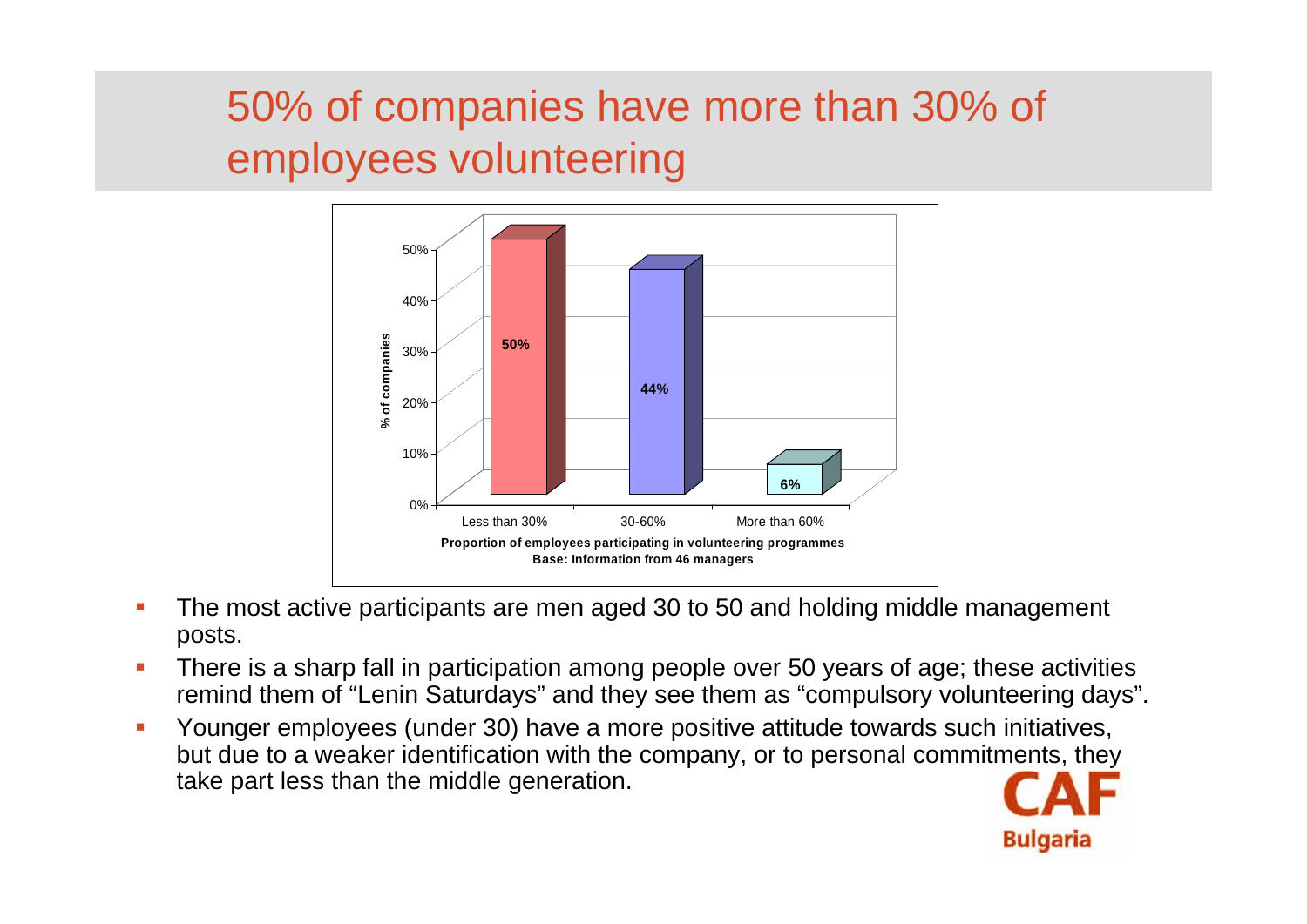# Over 50% of companies organise volunteering to engage with employees



Encouragingly, for almost 1/3 of the companies we asked, getting employees involved in their CSR policy is a part of company strategy, this could be beneficial in the long-term.

NGOs are also showing initiative in approaching companies with requests for support as was the case for 14% of the companies. The element of trust between companies and NGOs also suggests that they are developing successful relationships which should endure.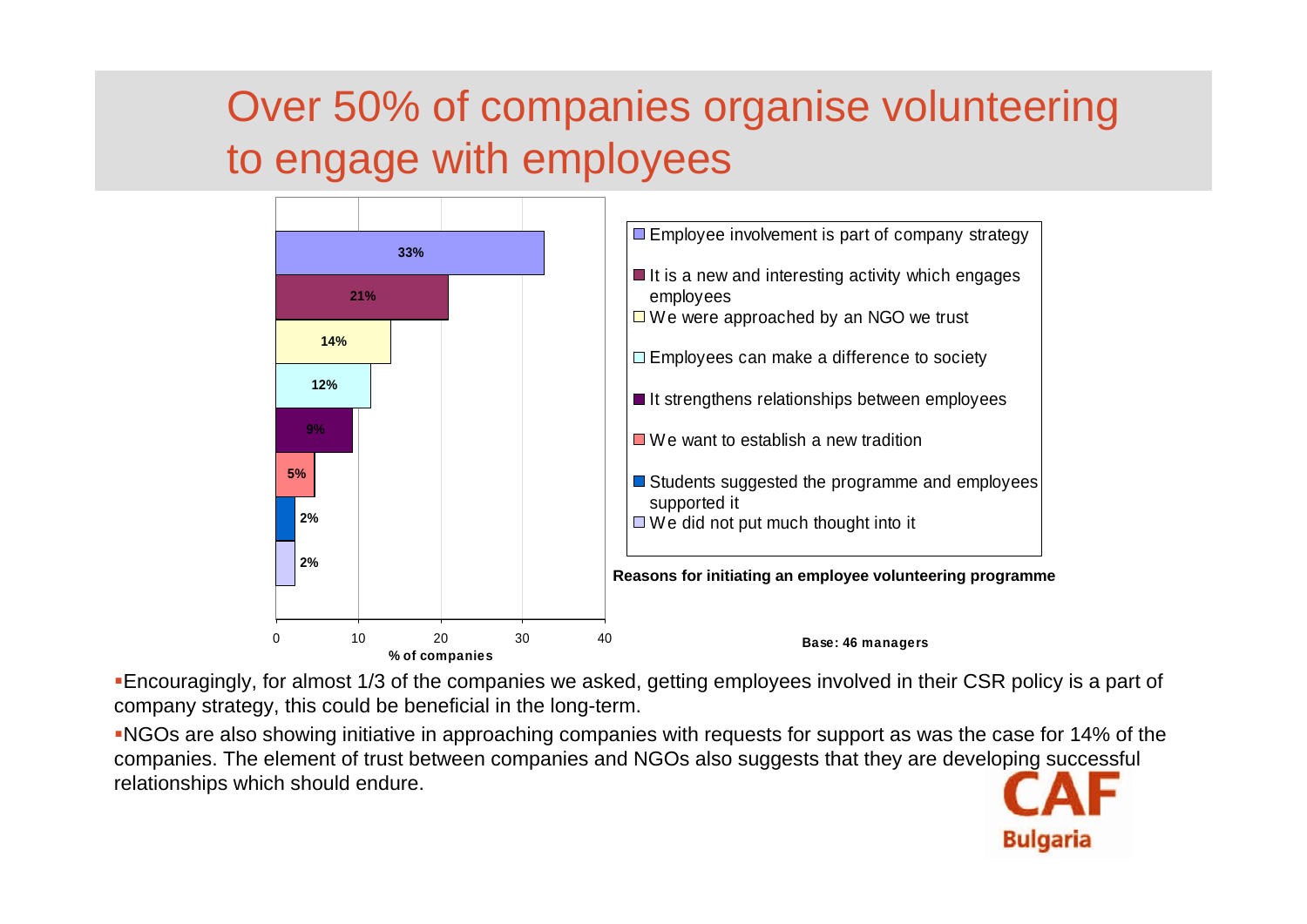## Managers believe employees volunteer because the cause is important to them



Overwhelmingly, managers think that staff participate in volunteering because the cause is important to them.

Some companies support their employees in volunteering by allowing them leave or awarding them a bonus.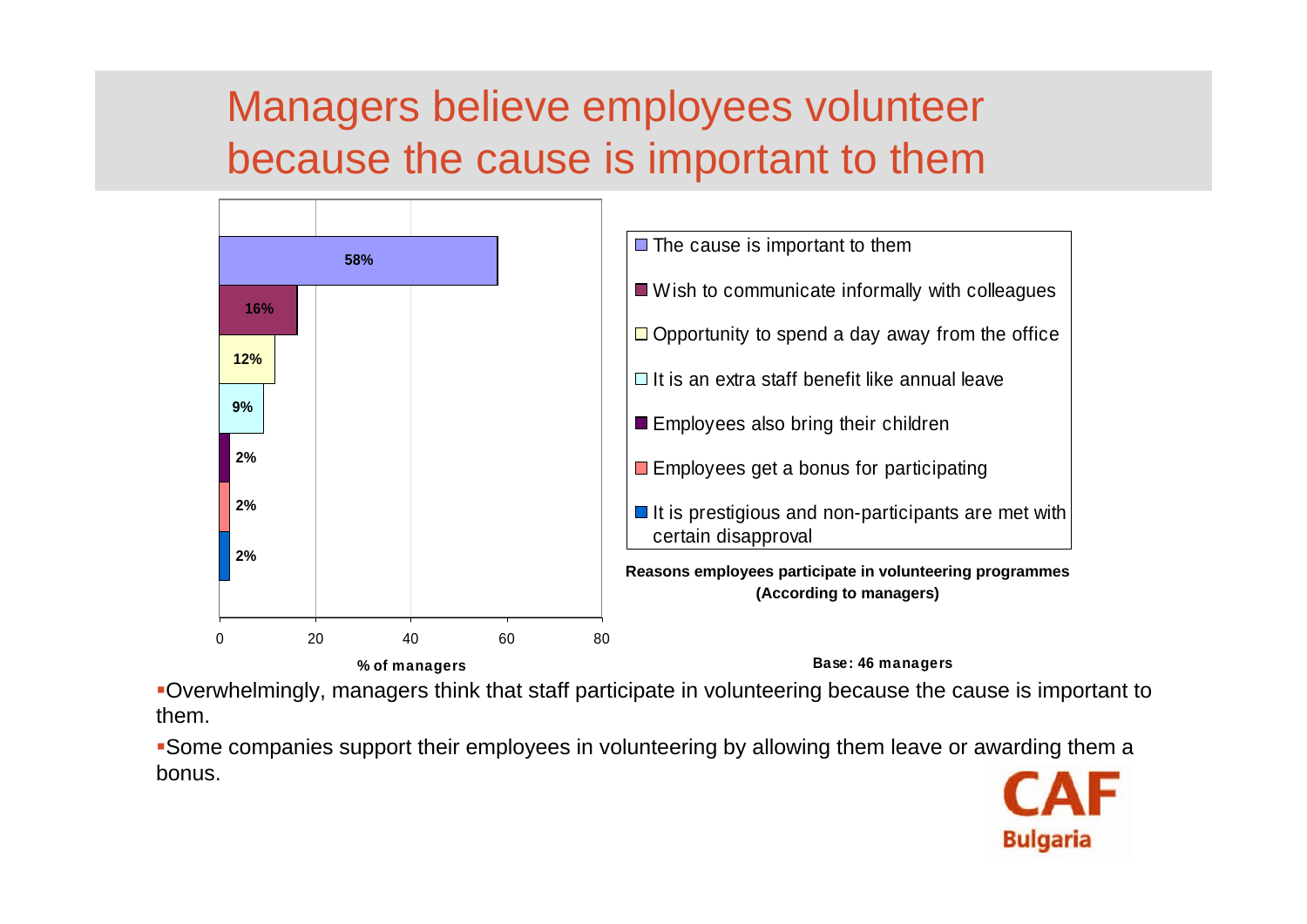#### Employees participate for a variety of reasons: The cause and making a difference are particularly important



Almost 1/3 of employees agreed with managers that the cause is a key motivator for volunteering.

Over 20% of employees cited the wish to make a difference to something outside of their normal job as a reason for participating suggesting that it is a rewarding experience for them.

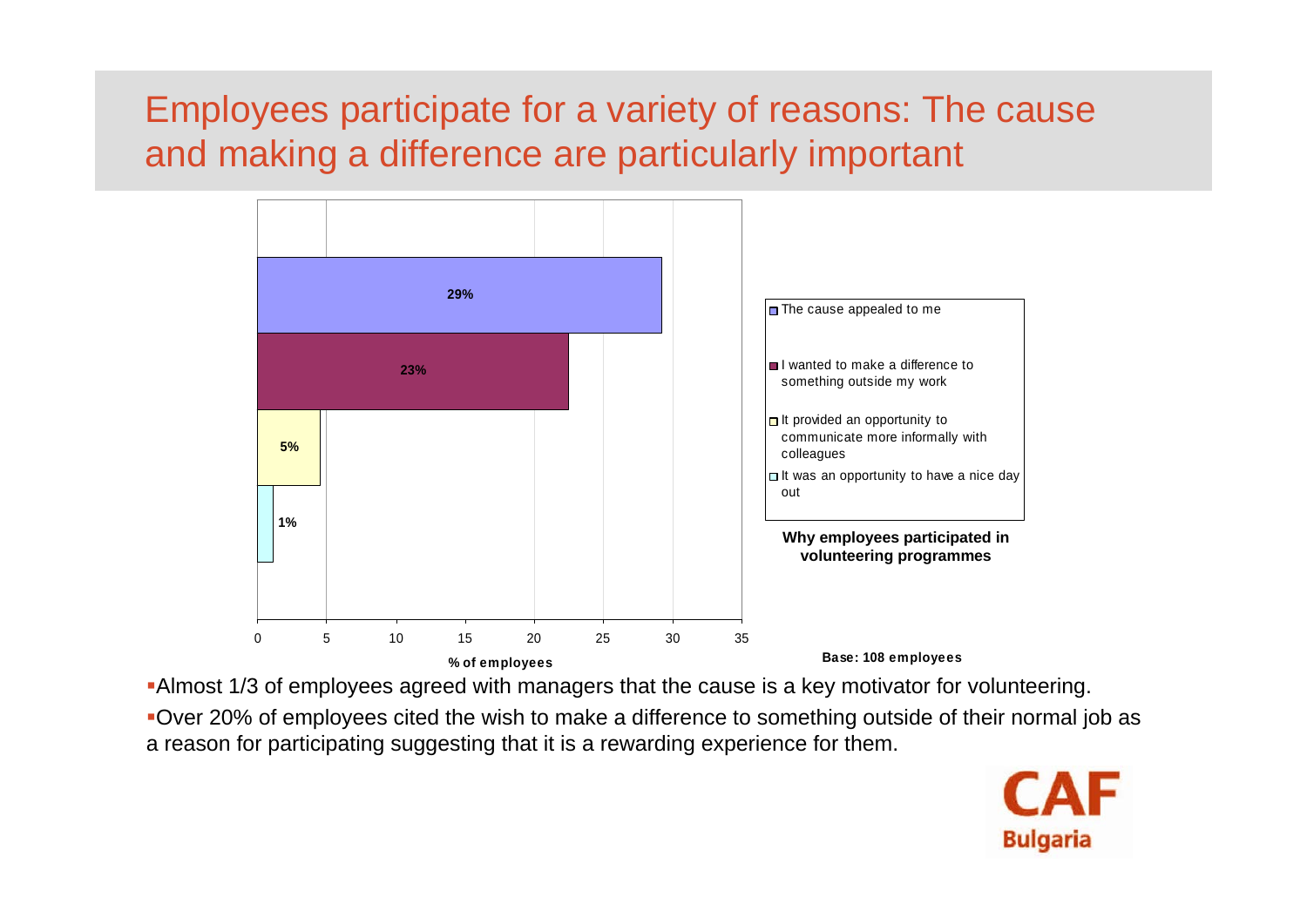#### 54% of managers saw the beneficiary's satisfaction as the key benefit of their volunteering scheme



Managers identified clear benefits to volunteering schemes, not just to the causes they helped, but also for the company itself with improved relationships between staff, and a more positive reputation.

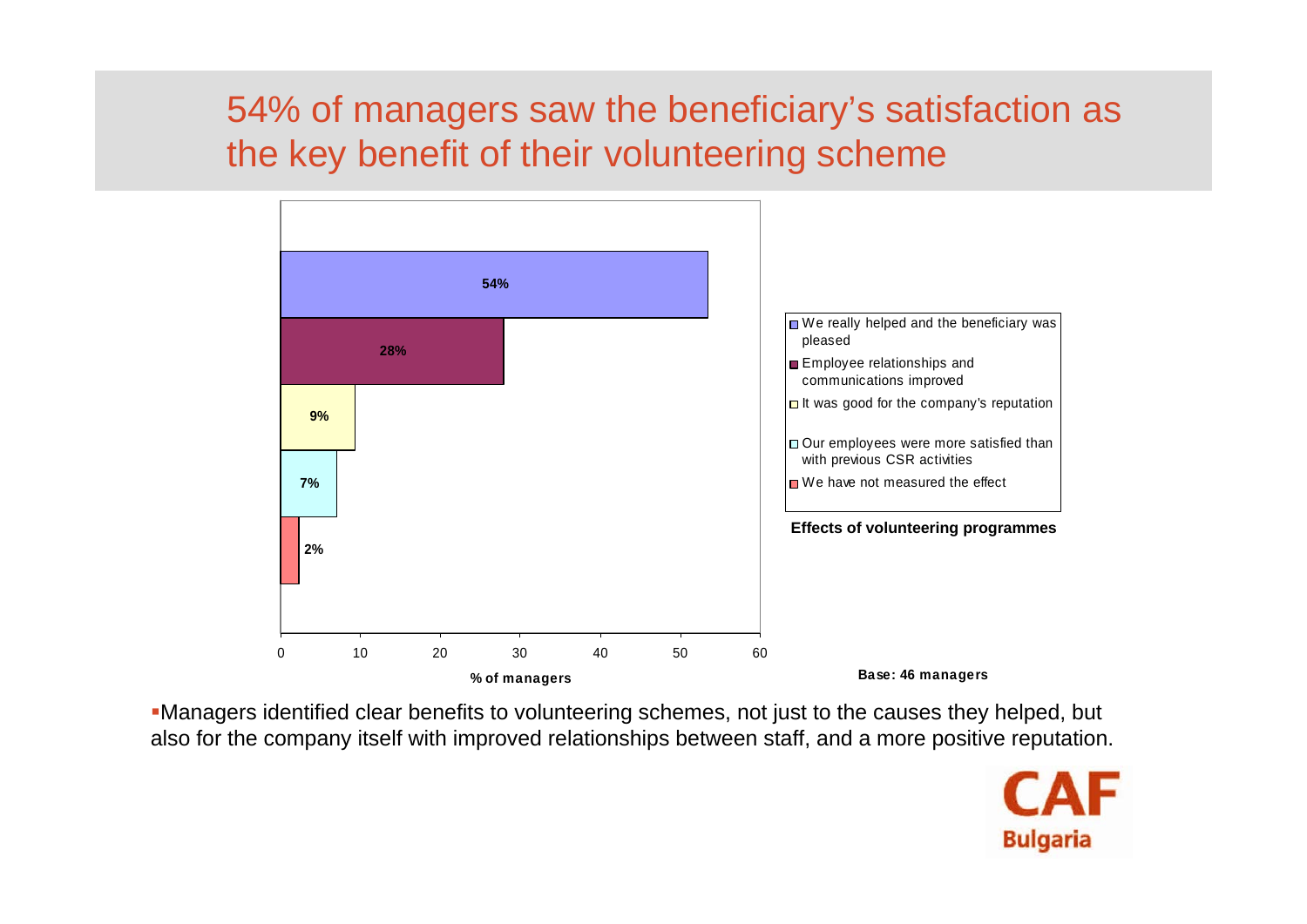#### Both employees and managers saw building corporate culture as an internal benefit of employee volunteering

**Internal benefits of employee volunteering programmes**



Both employees and managers agreed that volunteering programmes helped to encourage communication and improve relationships between employees, thus benefiting the company as well as the charity.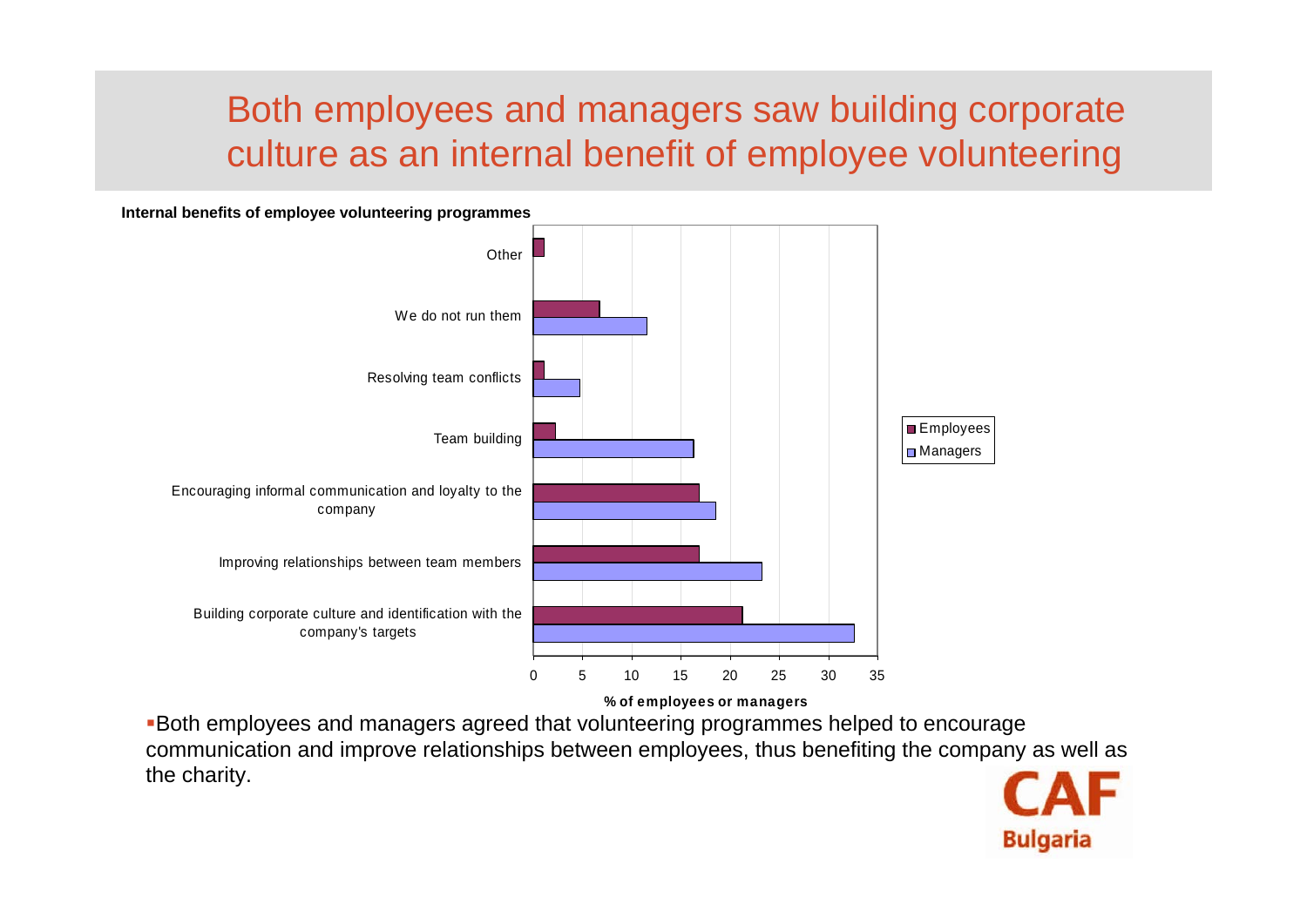# Why not run a volunteering programme?

Managers cited a wide range of factors which discouraged their companies from running volunteering programmes; the most common reason was the belief that the activity has little or even negative effects.

Others did not see any benefit for the company, thought that arranging a volunteering programme would be too time-consuming or felt that it was not necessary to involve their employees in their CSR activities.

The economic crisis has had an effect, making some companies feel that they could not run volunteering programmes during this period.

Interest from employees is also an important factor and if managers do not believe it is there, they will be more reluctant to run volunteering programmes.

Not having a suitable beneficiary partner was also cited as a reason for not running volunteering, suggesting that NGOs need to engage more actively with companies.

Some companies simply did not run volunteering programmes however because they preferred other forms of Corporate Community Investment (CCI) such as sponsorship.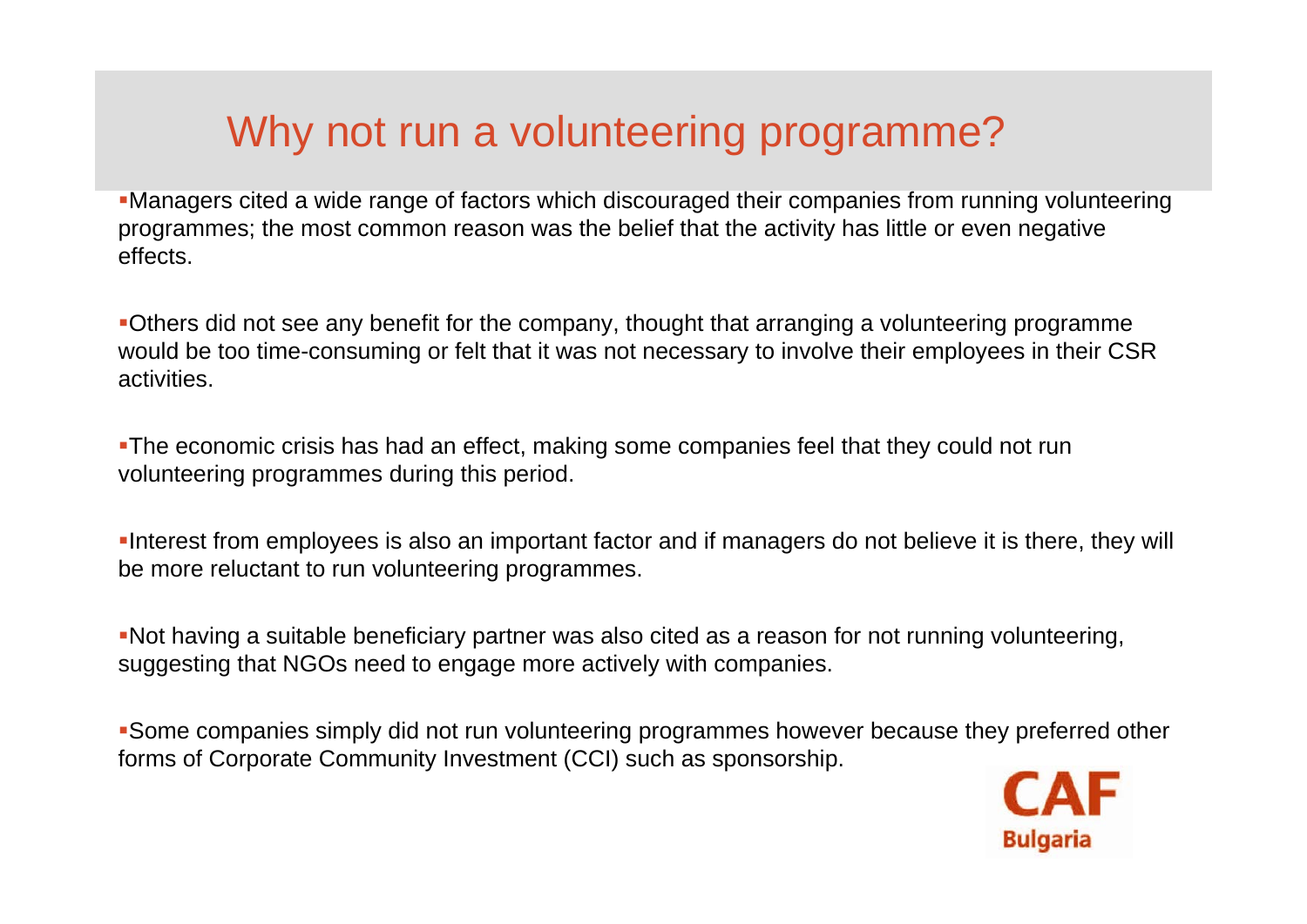# The future of employee volunteering in **Bulgaria**

- **An impressive 74% of employees said that they** would take part in future volunteering schemes while 14% said it would depend on the event, and 11% said it would depend on the cause. This percentage is considerably higher than those who have taken part in such schemes to date and shows an important trend towards increasing participation.
- **Even more encouragingly, the majority of** employees surveyed (76%) stated that they needed no additional incentive; if the opportunity is there, they will take part.

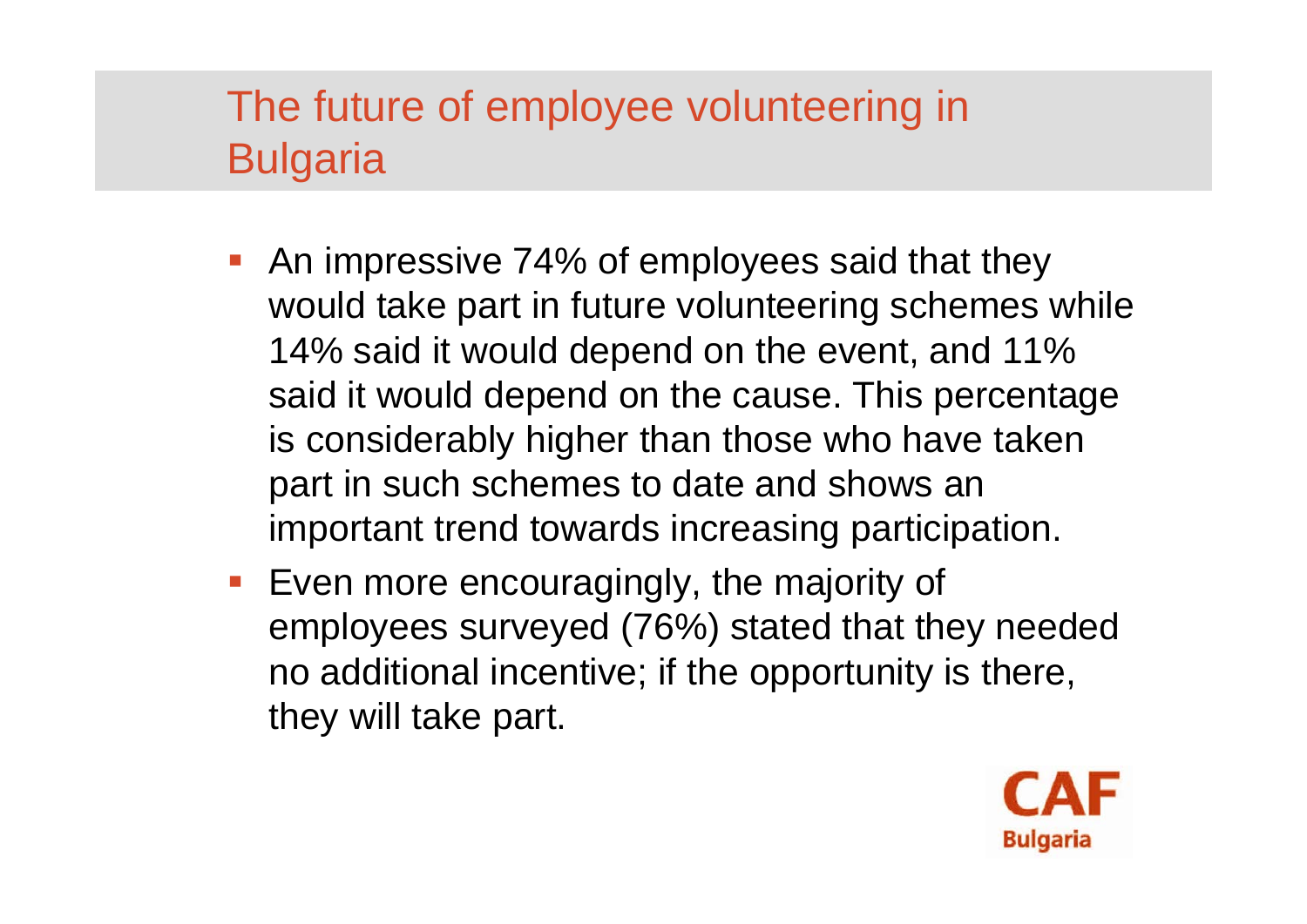## **Conclusions**

- F Employee volunteering is a significant aspect of CSR in Bulgaria.
- The research reveals an encouraging increasing interest in employee volunteering.
- Companies which are members of a business network are more likely to organise employee volunteering programmes.
- Both employees and managers feel that there are benefits to volunteering and some of these impact the company itself.
- CSR is implemented and perceived in Bulgaria in a variety of ways, as it is relatively new to the country opinions and activities in this area will continue to evolve.

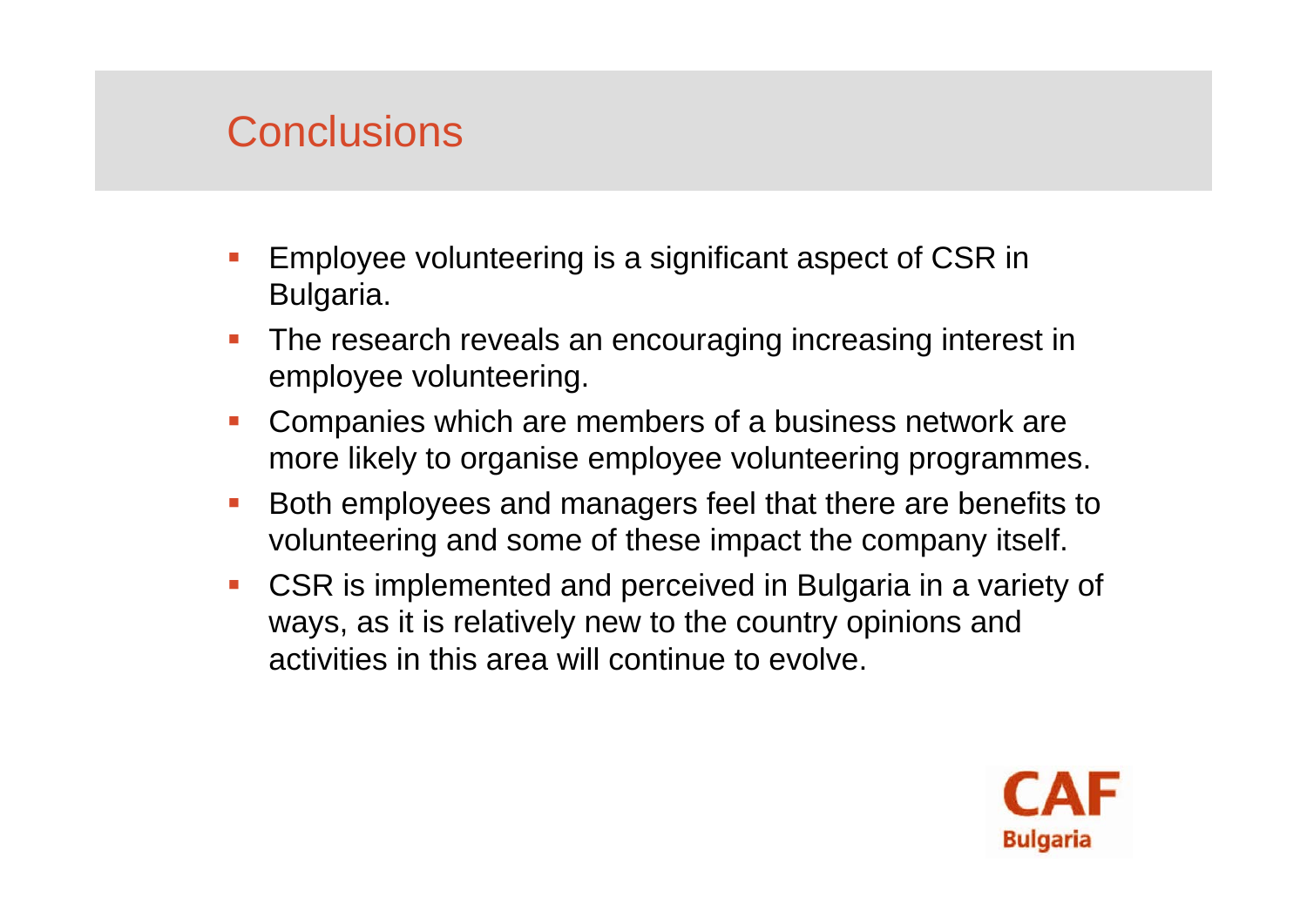# Comparisons with Corporate Community Investment (CCI) in the UK

- Though corporate community investment has a much longer history in the UK, with its roots in the Industrial Revolution, it is possible to trace several similarities in its evolution in both countries.
- One of the key challenges in both countries is that of making the business case for CCI with senior management, Bulgarian companies still have some way to go in view of the finding that managers in Bulgaria value the advantages to the beneficiary more than they do the benefits to the company.
- Though the "win-win" character of CCI is better understood by companies in the UK, the fact that managers are aware of the benefits for corporate culture and the reputational benefits to engaging employees in volunteering reflects that there is a growing awareness of the strategic benefits of CCI to companies.

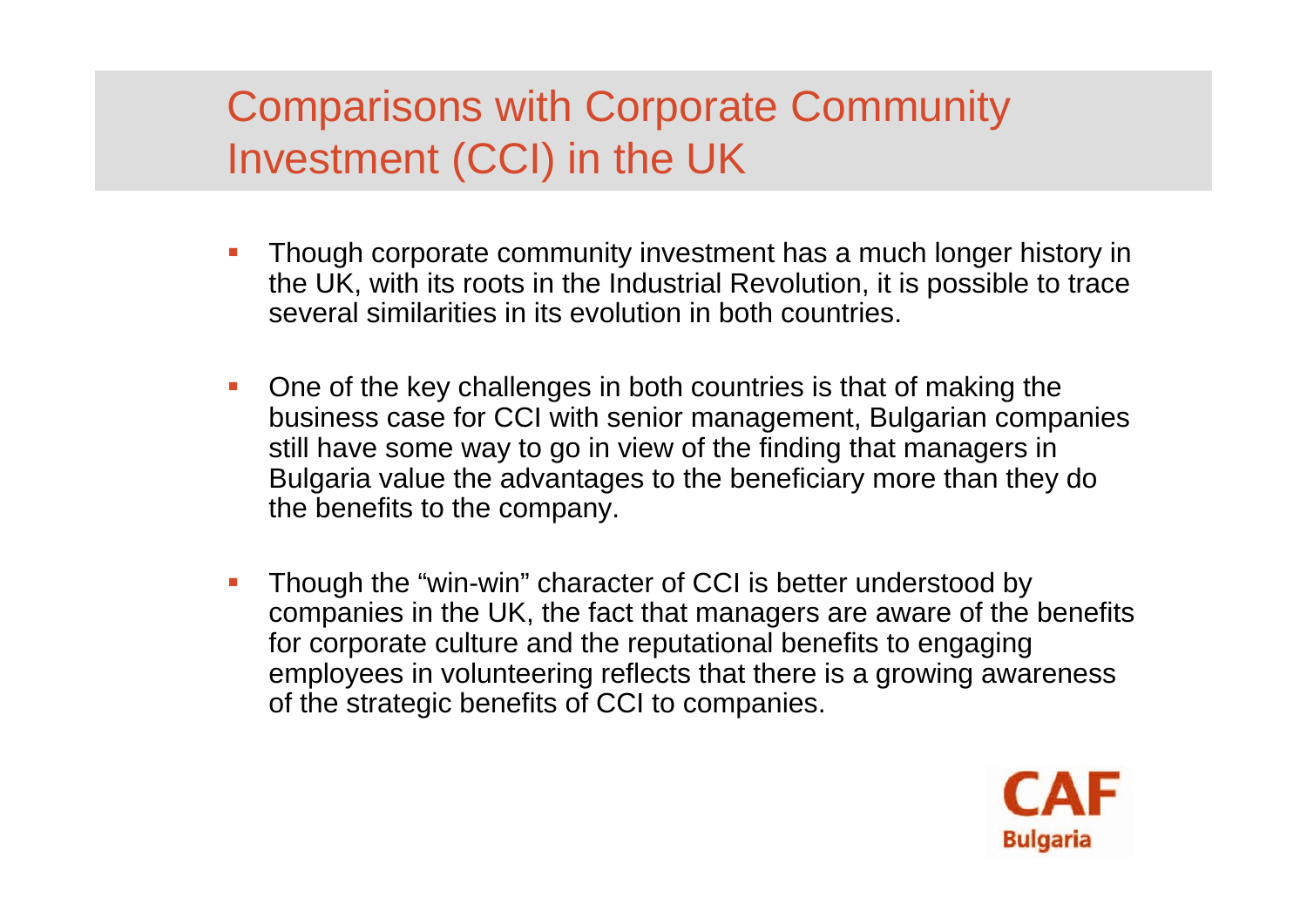# Comparisons with CCI in the UK

- П The Charities Aid Foundation has identified a strong trend over the past few years for companies in the UK to organise their CCI more strategically, including aligning it more closely to their main activities and this research finds that a similar approach is developing in Bulgaria.
- Similarly to the UK, it would appear that stakeholder engagement is becoming increasingly important in Bulgaria, with companies beginning to develop ongoing relationships with NGOs.
- Researchers in the UK have found that CCI becomes institutionalised in networks - this research indicates that there is a similar phenomenon in Bulgaria; a promising finding for the future of CCI.